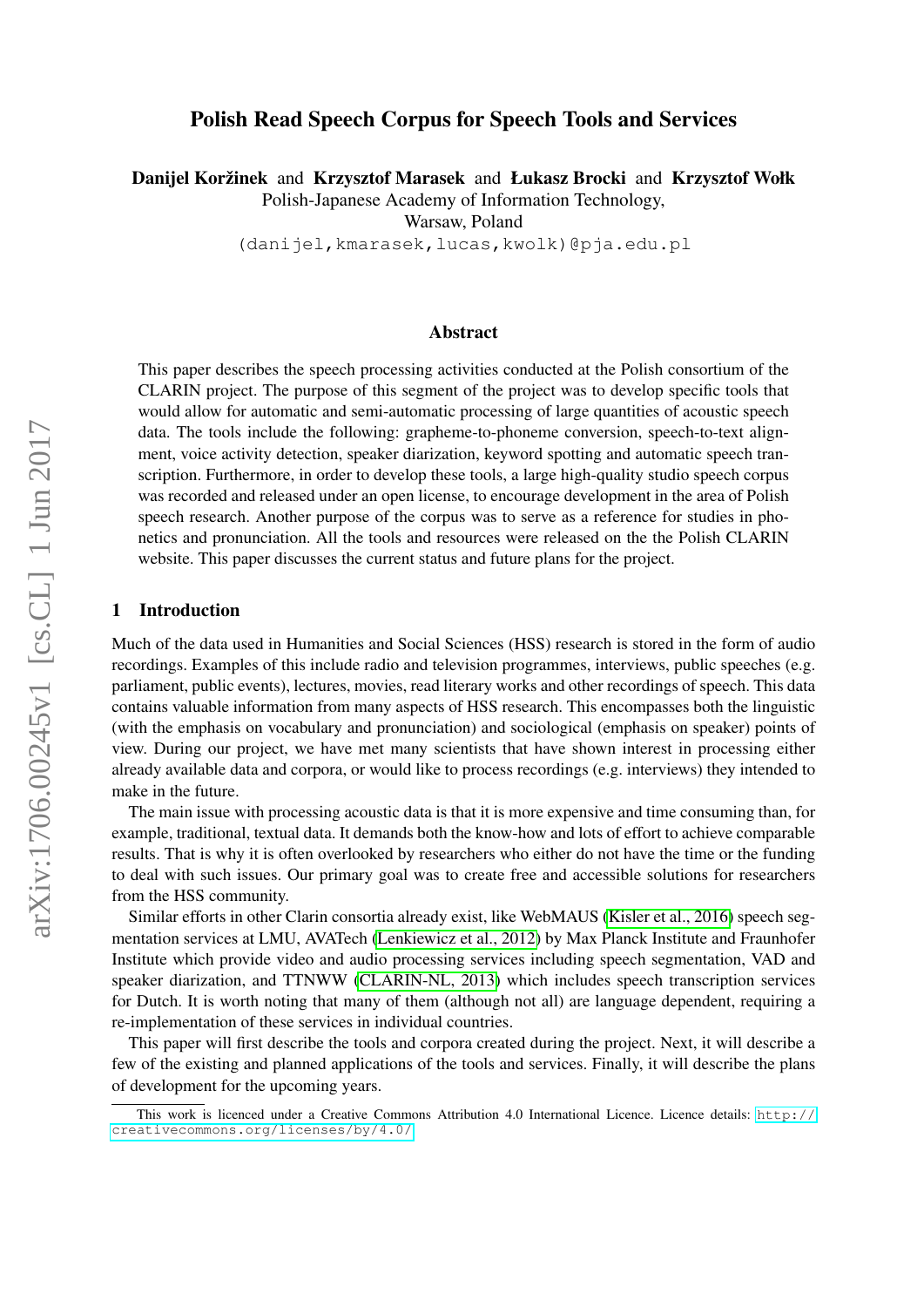## 2 Speech Tools

One of the earliest decision during the project was to release all the tools in the form of web services, rather than downloadable applications. There are many advantages to this: ease of use (no installation required), better support, stable environment and performance. However, a few disadvantages as well: more effort required from the consortium, increased response time if many people use the platform, issues with releasing sensitive data. Most of these have been addressed individually and by releasing the source code of the tools for ambitious individuals.

The main website located at <http://mowa.clarin-pl.eu> was divided into three sections: speech corpora downloads, grapheme-to-phoneme (G2P) conversion and the rest of the speech processing tools. The reason for removing the G2P from the rest of the tools is because it uses a different set of modalities (i.e. text-to-text) from the rest of the tools (audio and optionally text into text).

The tools were selected from the basic pipeline used in speech processing and speech recognition. Rather than hiding them, it was decided to expose the intermediary steps in the pipeline as standalone services. Figure [1](#page-2-0) shows a typical speech processing pipeline used to produce the information shown at the bottom of that graph. The grey-filled blocks are the services that were exposed as standalone services. The remaining three blocks were omitted either because they were already available in other forms (language modeling) or because they were deemed not too useful for HSS research (audio analysis, acoustic modeling).

### 2.1 Grapheme-to-phoneme conversion

This tool allows converting any text written in the orthographic (i.e. written) form into its phonetic (i.e. spoken) form. It is one of the primary steps in any process that involves speech data. but may also serve as a tool outside of the acoustic speech processing context.

The tool is created using a rule-based system. It accepts any form of text, although it does not perform text normalization (it does not expand numbers, dates or abbreviations automatically). The system is completely rule based and contains a list of exceptions for names, foreign and other atypical words. A statistical system, based on the Sequitur [\(Bisani and Ney, 2008\)](#page-7-3) tool, is also available but due to available data, it does not outperform the rule based system in any way. The tool can generate both word lists (with multiple pronunciations) and a canonical transcription of the text.

There are several enhancements planned for the future of this tool. The foremost includes the normalization, mentioned above. This problem is particularly difficult for inflected languages (e.g. Slavic languages). This work is already in progress as of writing this paper [\(Brocki et al., 2012\)](#page-7-4). Other improvements would include adding different forms of phonetic alphabets (while retaining the same rule-set) and possibly adding other levels of annotation (e.g. accents and syllabification). Some uses may also benefit from using a graph-based representation, but these (and other) improvements will be added pending further interest from the community.

#### 2.2 Speech-to-text alignment

Speech alignment is one of the most useful tools available. It is used to align a sequence of words to the provided audio recording of speech. This can be understood simply as automatically generating a set of time-codes, when both the audio and its transcription are known. It is a very useful tool because it can be used to easily look up specific events in large sets of recordings. It also makes possible to compute statistics related to the duration and other characteristics of individual speech events.

The tool was created, based on the SailAlign [\(Katsamanis et al., 2011\)](#page-7-5) concept, in order to work efficiently with long audio files. The engine is constructed around the Kaldi toolkit [\(Povey et al., 2011\)](#page-7-6), just like most of the tools in this paper, but the main work-flow is managed using a set of libraries written in Java. The alignment is produced both on the level of words and phonemes. The tool currently only generates outputs in the form of a Praat TextGrid file [\(Boersma and others, 2002\)](#page-7-7), but others could be added in the future. The service also generates a link to the new EMU-webApp website [\(Winkelmann](#page-8-0) [and Raess, 2014\)](#page-8-0), which allows viewing the result of the segmentation directly in the browser (see figure [3\)](#page-3-0).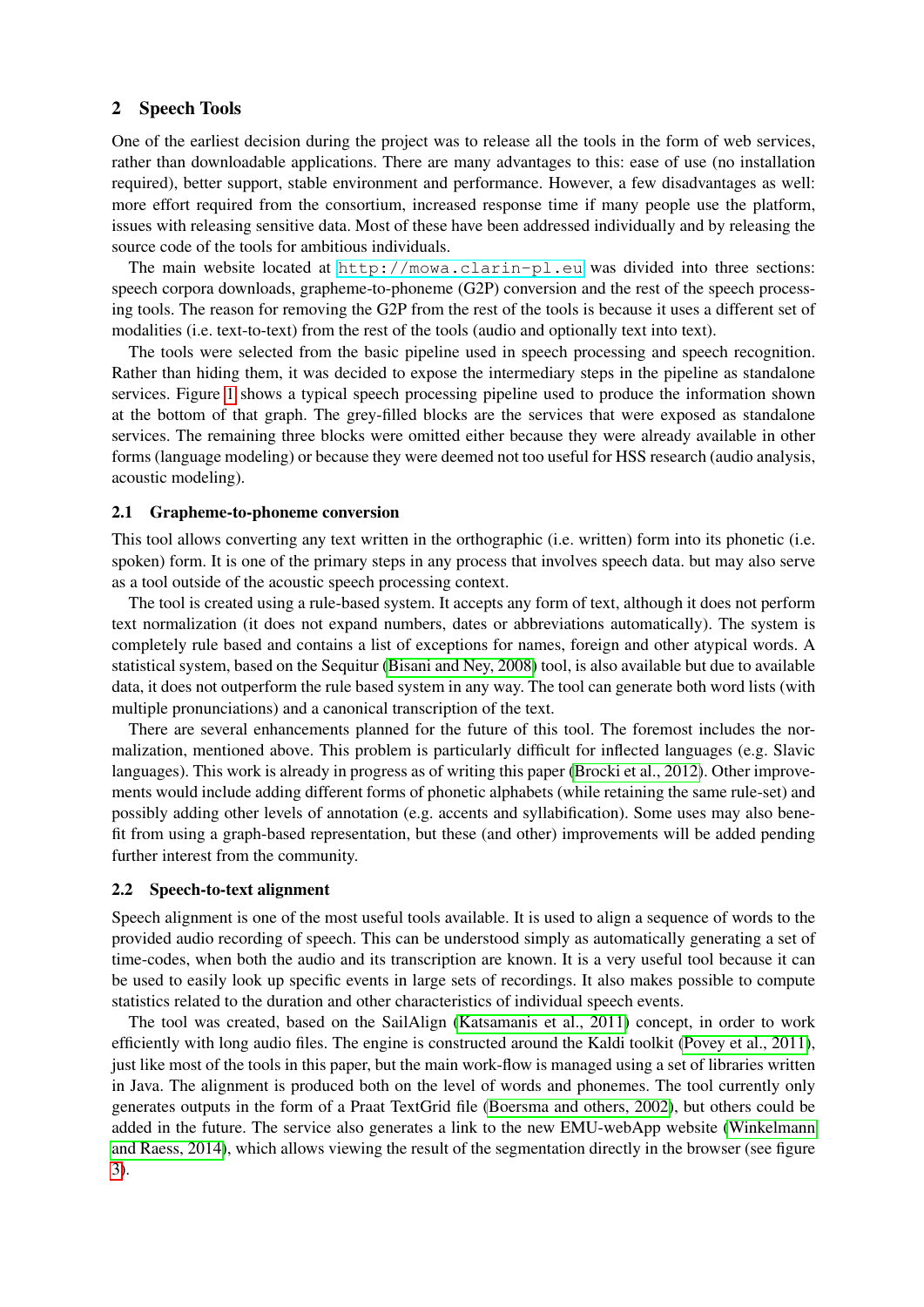

<span id="page-2-0"></span>Figure 1: The pipeline of several speech processing mechanisms. The input signal on top is processed to produce the information on the bottom. The grey blocks were exposed as services in the CLARIN-PL infrastructure.

f S tS e b Z e S I ni e x S on S tS b Z m i ft S tsi i ni e i S tS e b Z e S I n s t e g o s w I ni e v u w g o p I t a p a ni e x S on S tS u p o ts u S p a n t a g b Z en tS I v g on S tS u

Figure 2: An example of a transcription of the poem "Chrząszcz" by Jan Brzechwa, as produced by the grapheme-to-phoneme tool. Uses a slightly modified version of the Polish SAMPA phonetic alphabet.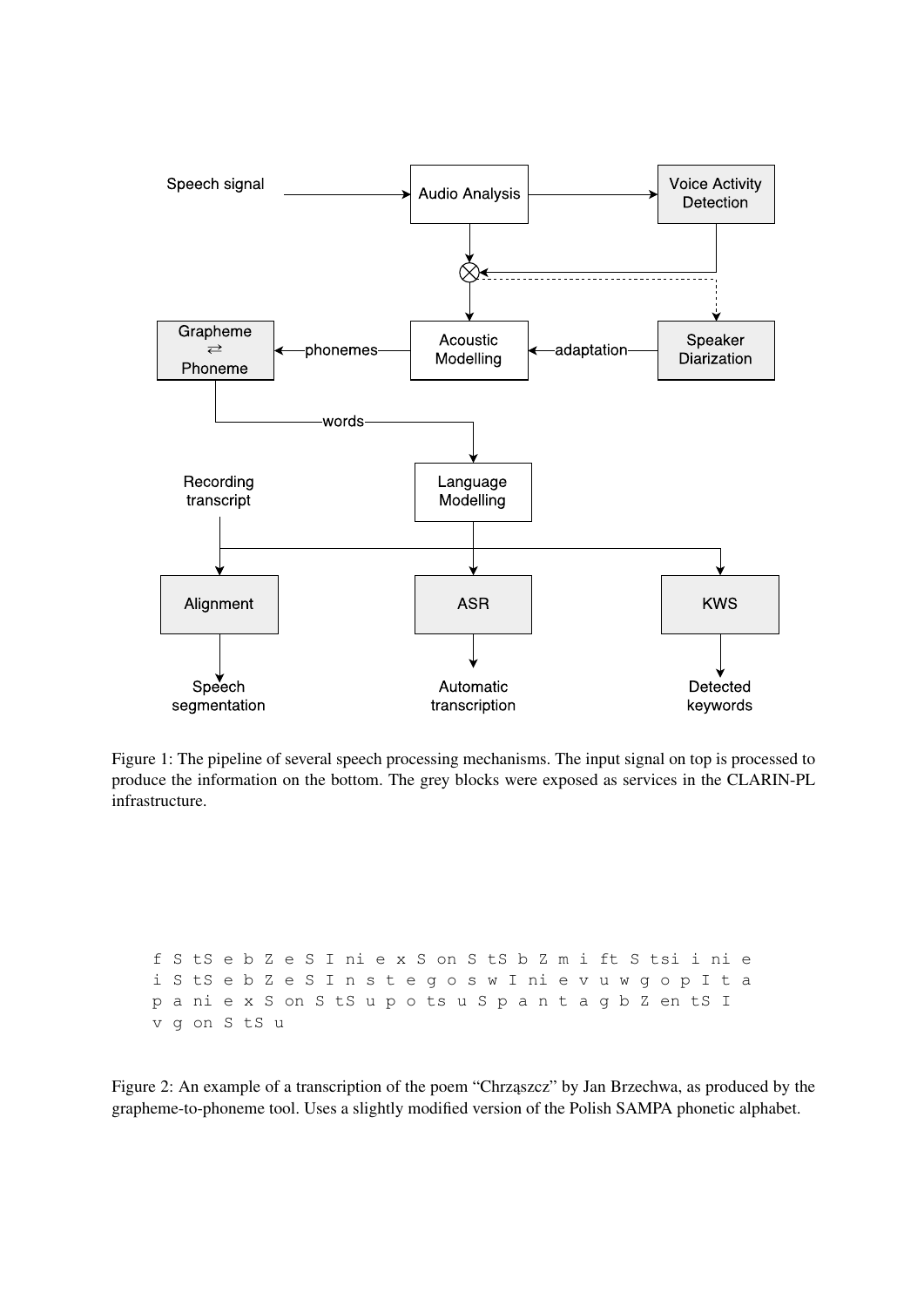

<span id="page-3-0"></span>Figure 3: An example of a segmentation generated by the speech-to-text alignment service, displayed in the EMU-webApp interface.

For the future, several improvements are planned. A better acoustic model, possibly based on ANNs is going to be implemented. Adaptation of both the acoustic and the language model could also be beneficial to the overall process, especially when it comes to noisy data. The tool works fine for clean and predictable data, but it still produces errors or fails entirely for very noisy or otherwise low SNR signals.

Finally, a UI enhancement could be created to allow the user to manually invoke the re-alignment of a certain portion of the output, while also allowing to fix some of the information (like the orthographic or the phonetic transcription). This could turn the already very useful, but sometimes imperfect fully automatic tool, into a perfect semi-automatic tool.

# 2.3 Voice activity detection

Voice activity detection (VAD) is frequently found as a pre-processing step of many speech processing tools. Its purpose is to isolate portions of audio that contain speech from those that contain other types of acoustic events, like silence, noise or music. Apart from the aforementioned use as a pre-processing step, it can also be useful as an indexing tool for large quantities of audio. This tool is completely language and domain independent, although it may fail with very noisy data.

This tool was constructed using an Artificial Neural Network based classifier that performs VAD in an online manner. The non-speech data is further analyzed using an SVM classifier to try and classify types of noise. This last step was not developed very thoroughly and performs rather poorly, depending on the data, but given a proper use-case and training data, it could be modified to work better.

The VAD component was used extensively during previous projects and was already known to perform reasonably well for real-world data. A simple experiment confirmed a fairly high level of recall (∼99%) with a not so good precision (∼58%), which was a conscious decision (preferring not to lose any speech, while sometimes accepting non-speech falsely). The subsequent tools (ASR modules) can deal with a small amount of noise in the data, but would suffer greatly if any speech was omitted.

### 2.4 Speaker diarization

This tool is used to segment a large audio file into portions spoken by individual speakers. There are several types of speaker related segmentation strategies that can be performed: speaker change detection recognizes only the segments where different speakers are talking, speaker diarization additionally anno-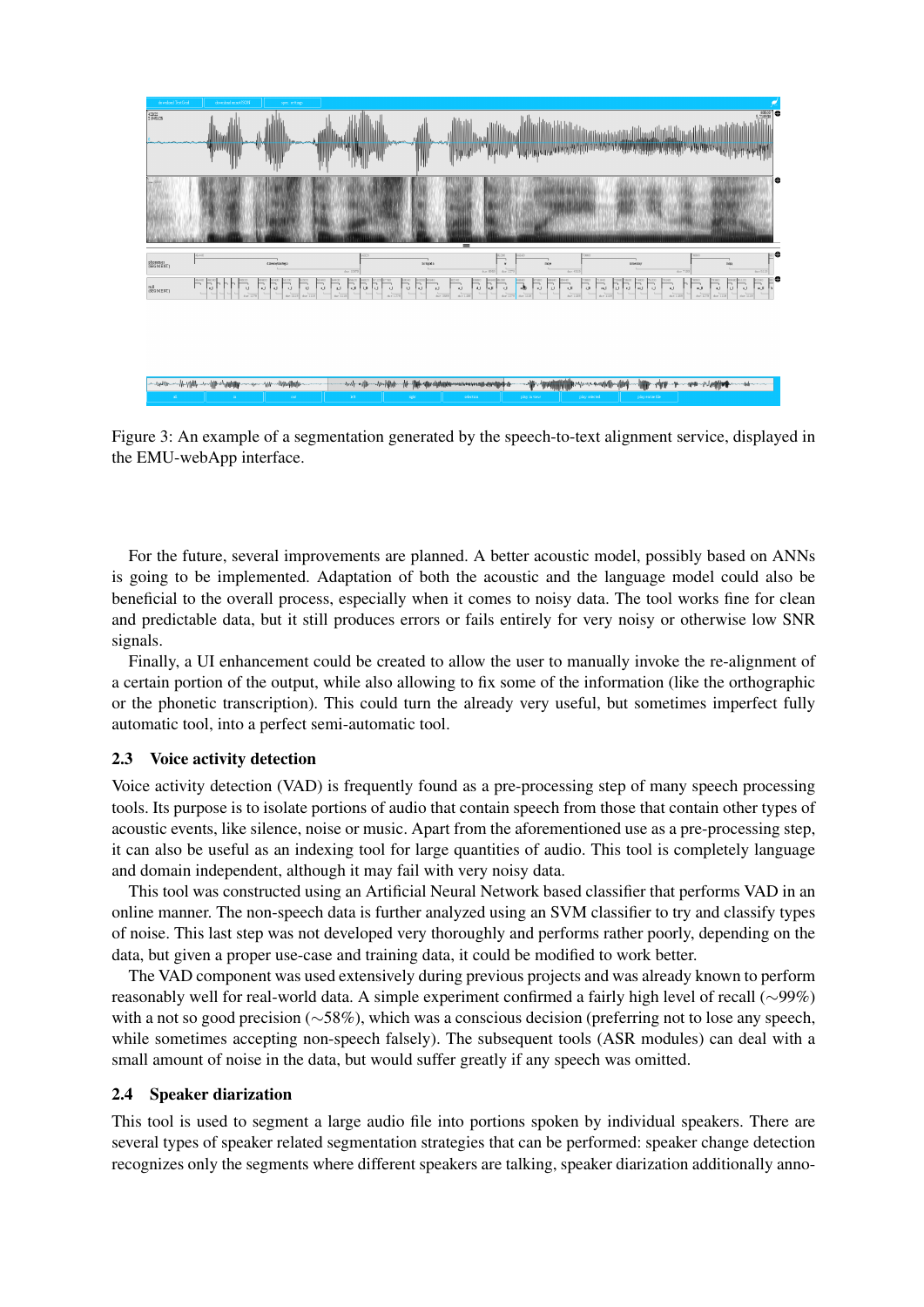```
˙ze 5.91 0.3 7228.28
   ˙ze 20.21 0.35 5301.86
   ˙ze 20.21 0.13 5266.03
   ˙ze 1.11 0.13 4021.23
   ˙ze 1.23 0.17 4014.55
   ˙ze 0.79 0.12 3494.49
   ˙ze 28.29 0.17 1822.69
      ˙ze 16.6 0.08 0
listopada 7.43 0.58 3877.51
listopada 29.26 0.5 2541.87
polityki 11.27 0.63 7678.28
```
Figure 4: The output of the keyword spotting tool, searching for the words "ze", "listopada" and "polityki" in an example recording. Each line contains one occurrence of a keyword with the following fields: word, start time, duration, keyword likelihood. Note that the short word "*ze*" often occurrs as a part of longer words and is thus erroneously detected multiple times.

tates which segments belong to the same speaker and speaker identification recognizes exactly who the speaker talking in each segment is (e.g. by name). Our tool only does the second algorithm.

It is mostly useful for adaptation of various tools and models to individual speakers but some researchers have mentioned that they would like to use it for other types of analyses that require speaker segmentation. Our tool is based around the LIUM [\(Meignier and Merlin, 2010\)](#page-7-8) toolkit and just like the previous one, it is completely language independent. Other toolkits were also tested during the project (for example SHoUT[\(Huijbregts, 2006\)](#page-7-9)) but LIUM seemed to perform best on real-world data.

# 2.5 Keyword spotting

Often times, an accurate transcription of audio material is not necessary because we are only interested in individual words appearing in the text. Keyword spotting (KWS) is a process that takes an audio file with a list of keywords and generates a list of their occurrences with in the audio file.

Our system is based around the Kaldi toolkit, but it is also expanded to support an open vocabulary scenario. Given the limited language model vocabulary size, it would be impossible to predict all the words that people may be looking for. Therefore, our system uses a combination of words and syllables, so when a word out of vocabulary needs to be found, its syllable representation is used instead. This makes the tool sometimes more useful than full speech transcription, because it can deal with words that are out-of-vocabulary (OOV), but is more prone to errors when given very short keywords. If the word is phonetically a part of another word it may still be recognized as a separate word.

A small corpus was prepared to test this component and the overall precision was very high (>∼95%) with the recall being reasonably high for known words (∼82%) and low for words that were OOV (∼20%). It seems that the syllable model worked well sometimes but still needs improvement to deal with OOVs.

## 2.6 Automatic speech transcription

This tool uses an Automatic Speech Recognition (ASR) system (based on the Kaldi toolkit) to generate a probable orthographic transliteration of audio recording of Polish speech. Initially, this tool was not planned for inclusion in the project but due to overwhelming interest, it was added in the second part of the project. The current system uses our Euronews model for recognizing broadcast news [\(Marasek et](#page-7-10) [al., 2014\)](#page-7-10) and in order for it to be useful for other types of recordings, it has to be adapted to the proper domain. More details on the developed architecture is given in section [3.1](#page-5-0) below.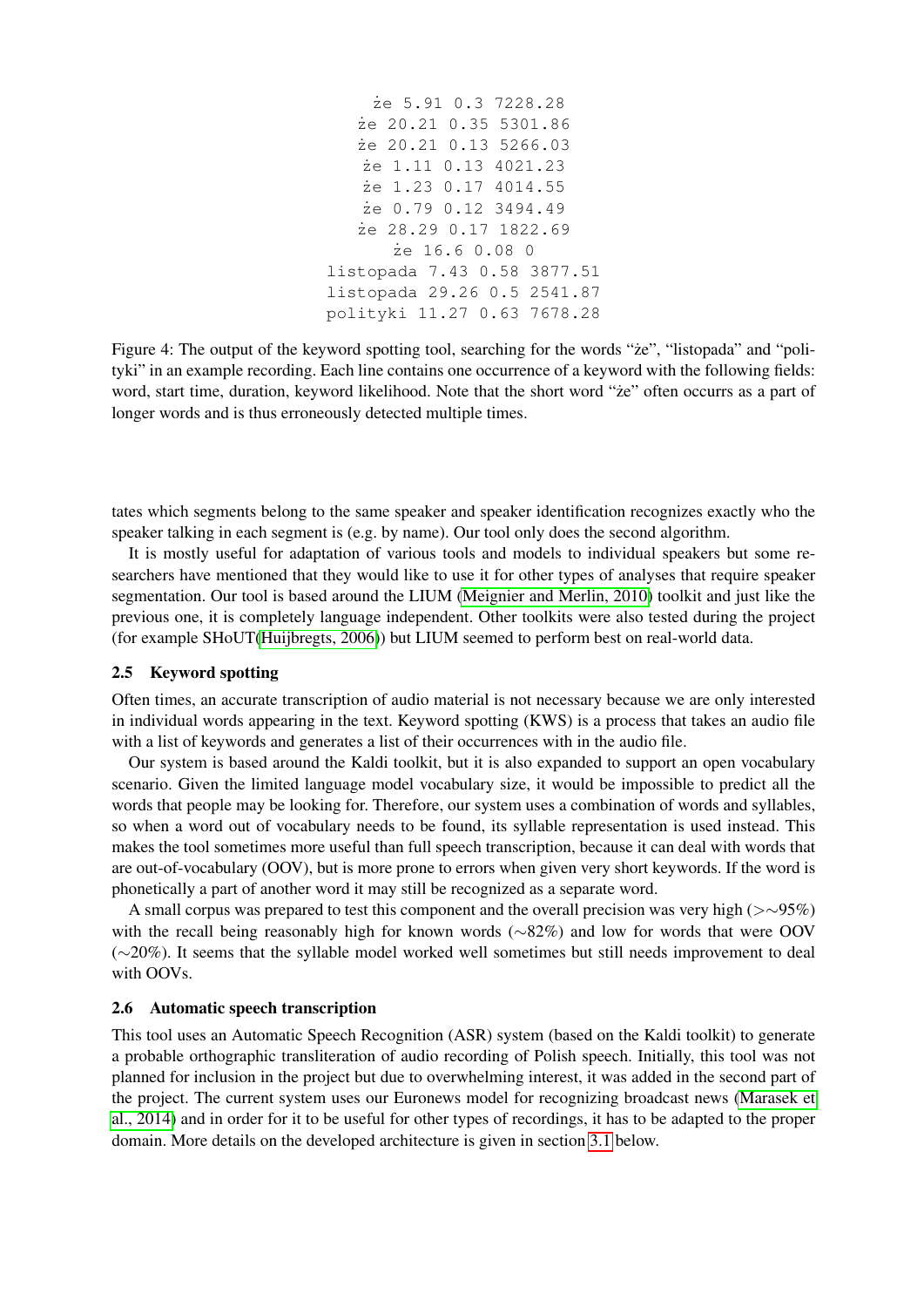## 3 Speech Corpus

In order to produce most of the tools mentioned in the previous section, a large set of good quality recordings is required. This is usually expensive to produce and even if such data is available for purchase from third-parties, it is usually very expensive and unobtainable by most researchers. Prior to our work, there was no free, high quality, large-vocabulary audio corpus of Polish speech. Our goal was to create such a corpus and release it on an open license, both for commercial and non-commercial use.

The corpus was recorded in a studio environment using two microphones: a high-quality studio microphone and a typical consumer audio headset. The corpus consists of 317 speakers recorded in 554 sessions, where each session consists of 20 read sentences and 10 phonetically rich words. The size of the audio portion of the corpus amounts to around 56 hours, with transcriptions containing 356674 words from a vocabulary of size 46361. In addition to the studio corpus, a smaller corpus of telephony quality was also recorded. It contains 114 sessions, amounting to around 13 hours of recorded speech.

Both the studio and telephone quality corpora were released in two forms. The first one is the EMU database [\(Cassidy and Harrington, 2001\)](#page-7-11), which allows for easy lookup of data and even some statistics thanks to the integration with the R platform. Unfortunately, the current version of the system relies on downloading the rather sizable corpus locally onto the computer. A new release of the corpus is planned using the more modern EMU Speech Database Management System (EMU-SDMS) that works in the web browser. This will make the corpus much more convenient, since it won't require downloading of all the data.

### <span id="page-5-0"></span>3.1 Baseline speech recognition system

Given that the main purpose of preparing the corpus was the development of speech tools, it seemed fit to deliver the corpus in a form that would make it easy to make such a tool. Since most of the tools mentioned in the previous chapter rely on the Kaldi speech recognition system, a baseline setup for developing such a tool was constructed. This setup was designed to replicate the approach used in the official project for other languages. The main idea is to have all the tools necessary in one folder, with one main script performing the training of the full system, from start to finish. If the user doesn $\tilde{a} \tilde{A} \tilde{Z}$ t wish to modify anything, they can simply run the one script and wait a few hours to get a fully-trained, fully-working large-vocabulary continuous speech recognition system. Users are, however, encouraged to read the comments in the script and figure what is actually being performed.

The corpus was split into a training and test portion, roughly 90% and 10% respectively: 56 random sessions were chosen to be in the test set, and the remaining 499 session were stored in the test set. A trigram statistical language model was trained using a large collection of texts in Polish collected from various online sources and interpolated on the transcriptions from the training portion of the corpus only. Since the source material for this portion of the setup cannot be distributed freely, the trained language models are provided as a download.

The acoustic models were trained using the standard GMM training procedure: first the monophone (mono) models were trained, followed by triphone (tri2a). The standard feature front-end is then replaced by an LDA multi-splice set (tri2b), followed by adapting the models to speakers (tri3b). Next, the silence models are are retrained and the phonetic dictionary is rescored (tri3b-sp). Then an experiment is performed with increasing the number of mixtures (tri3b-20k) and with using MMI training (tri3b-mmi). This last one is also repeated using a larger beam, followed by rescoring using a much larger language model, to give the final result of 7.37% word error rate (WER). If we use the lattice from the wide beam stage and instead of rescoring look for the best sequence of words (in other words, if we had the ideal language model), we can get a score as low as 3.23% WER.

In addition to the standard GMM acoustic models, two artificial neural network (ANN) based systems were also tested. The time-delay neural network (TDNN) system achieves a score significantly better than GMMs and the LSTM is even slightly better than that. The LSTM (being a recurrent ANN model) is however much slower to train and the marginal improvement in WER may not be worth it for most people.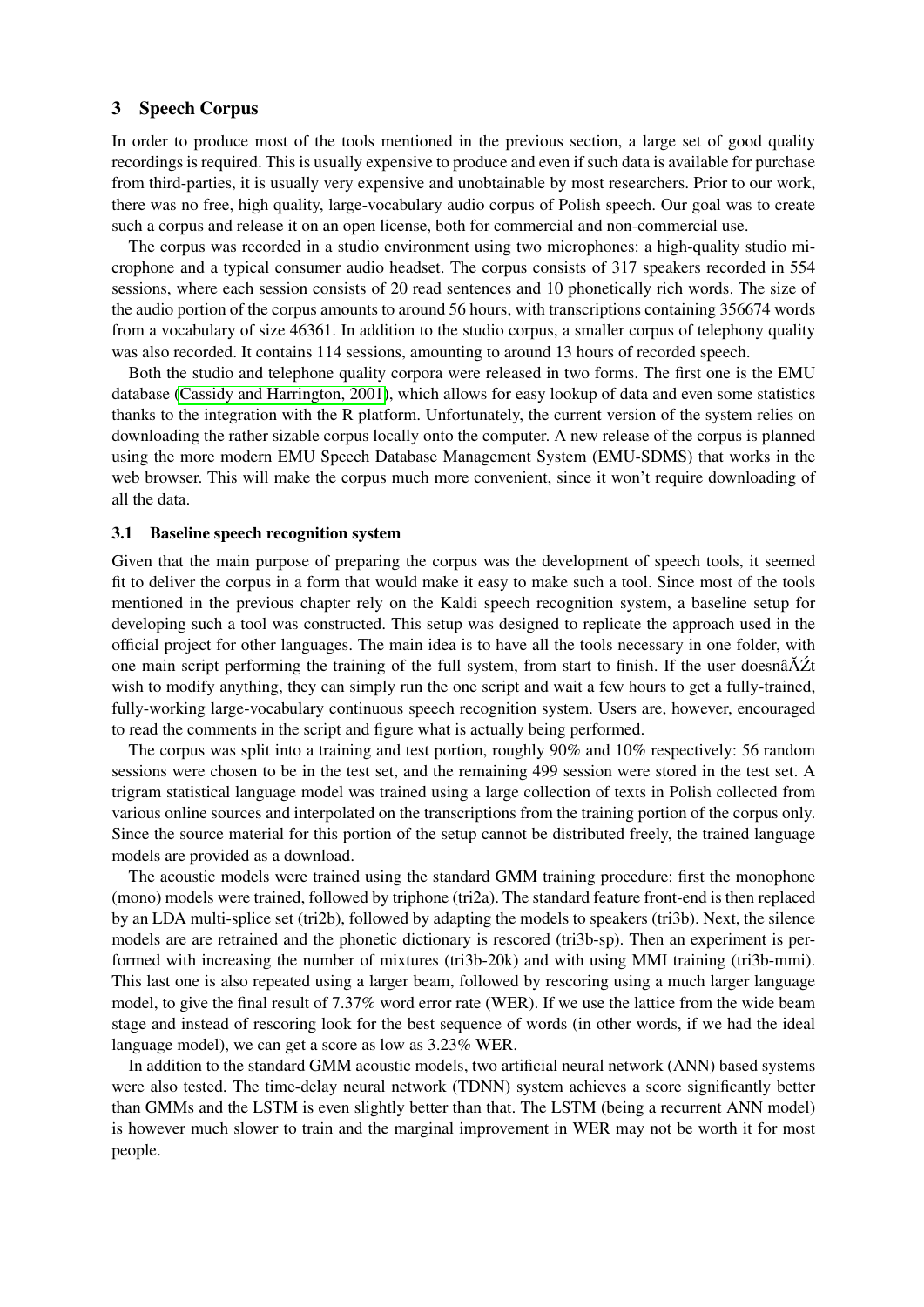| WER % | experiment          |
|-------|---------------------|
| 30.06 | mono                |
| 17.56 | tri 1               |
| 16.75 | tri2a               |
| 15.75 | tri2h               |
| 13.50 | tri3b               |
| 13.10 | $tri3b$ -sp         |
| 12.88 | $tri3b-20k$         |
| 12.41 | tri3h-mmi           |
| 11.64 | +wide beam          |
| 7.37  | +large LM rescoring |
| 3.23  | oracle of wide beam |

Table 1: GMM acoustic model results.

| WER $\%$ | experiment          |
|----------|---------------------|
| 9.25     | <b>TDNN</b>         |
| 5.91     | +large LM rescoring |
| 2.83     | oracle              |
| 8.91     | <b>LSTM</b>         |
| 5.78     | +large LM rescoring |
| 2.61     | oracle              |

Table 2: ANN acoustic model results.

## 4 Applications

A couple of projects have already utilized our tools and resources for their own uses. Our speech alignment tool was used by a consortium partner in order to further annotate the corpora on their Spokes platform [\(Pezik, 2015\)](#page-7-12). The studio speech corpus was used in a paper by a Czech research team [\(Nouza](#page-7-13) [et al., 2015\)](#page-7-13). We have also managed to cooperate with a team from the Institute of Applied Linguistics at the Warsaw University on their project titled "Respeaking - the process, competences and quality" (project code NCN - OPUS6 -2013/11/B/HS2/02762). Finally, one of the most interested groups were researchers of sociology interested in automatic transliteration of sociological interviews. We managed to receive several hours of recordings by a group of researchers from the The Cardinal Wyszyński University in Warsaw. Some preliminary results show promise but more work is needed to achieve success.

We intend to open several new areas of applications in the future. The new project will concentrate mostly around these three domains: parliamentary speeches, historical early and mid-20th century news segments and improved systems for the transliteration of sociological interviews.

## 5 Future plans

With the project being prolonged for the two more years, several improvements are planned. The main focus will be on creating working speech recognition solutions for the aforementioned domains. To achieve this, certain tools, like the G2P conversion including text normalization and possibly other modules, like speaker diarization and VAD, will have to be improved. The biggest improvements, however, will lie in the speech recognition engine, itself. Many experiments are planned, including various adaptation techniques, Deep Neural Network for acoustic modeling [\(Vu et al., 2014\)](#page-8-1), Recurrent Neural Networks for language modeling [\(Mikolov et al., 2013\)](#page-7-14).

No new corpora will be recorded, although lots of data will have to be collected, in order to adapt the tools to their respective domains. It is unclear whether all of the data will be released for other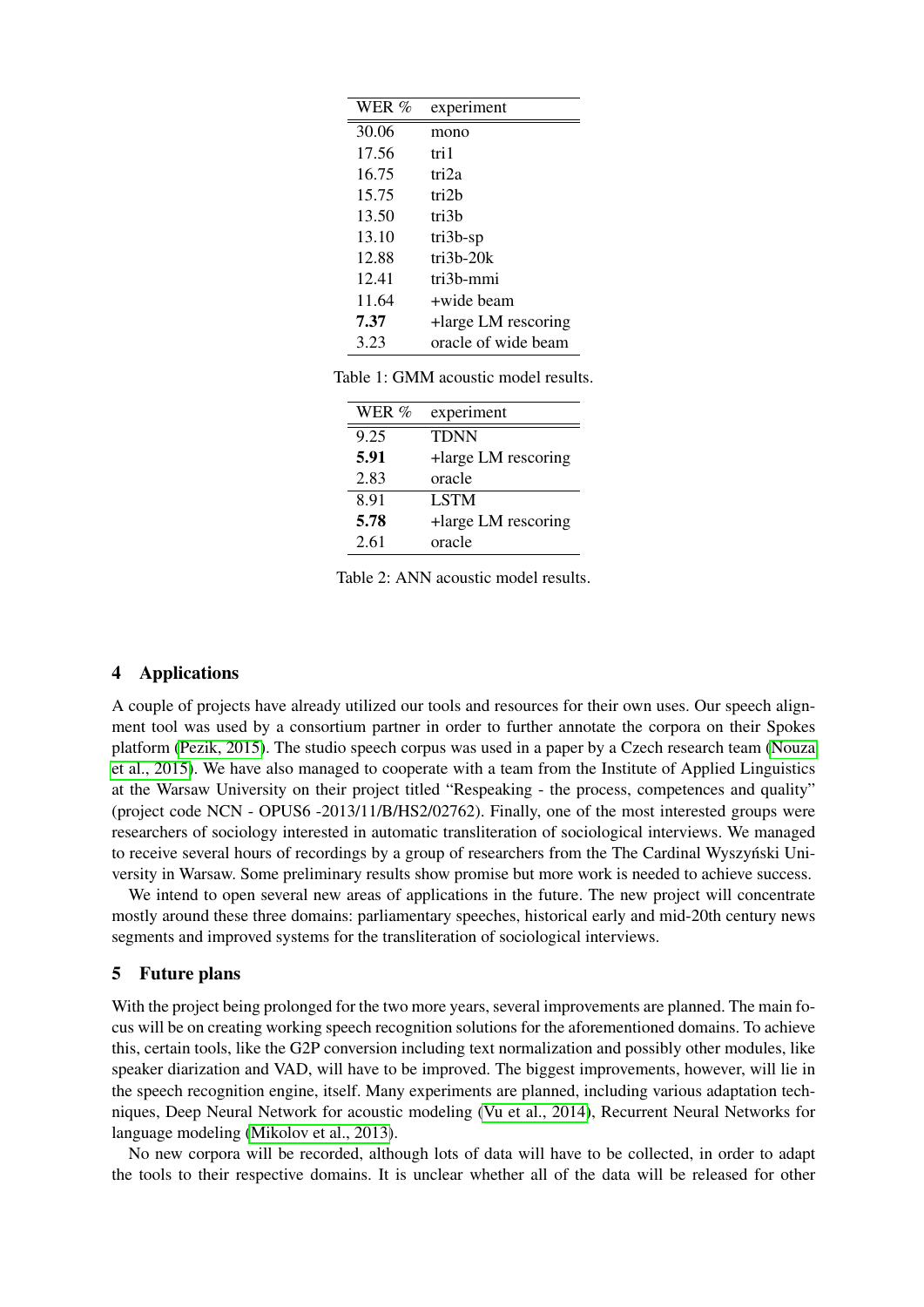researchers, due to legal concerns. Our primary intention will be to improve the services available on our website and to provide the trained models and tools for free, for others to use as they deem necessary.

## 6 Acknowledgments

The activities described in this paper were funded by the Clarin-PL project. This project was partially supported by the infrastructure bought within the project "Heterogenous Computation Cloud" funded by the Regional Operational Programme of Mazovia Voivodeship.

# References

- <span id="page-7-3"></span>[Bisani and Ney2008] Maximilian Bisani and Hermann Ney. 2008. Joint-sequence models for grapheme-tophoneme conversion. *Speech Communication*, 50(5):434–451.
- <span id="page-7-7"></span>[Boersma and others2002] Paulus Petrus Gerardus Boersma et al. 2002. Praat, a system for doing phonetics by computer. *Glot international*, 5.
- <span id="page-7-4"></span>[Brocki et al.2012] Łukasz Brocki, Krzysztof Marasek, and Danijel Koržinek. 2012. Multiple model text normalization for the polish language. In *International Symposium on Methodologies for Intelligent Systems*, pages 143–148. Springer.
- <span id="page-7-11"></span>[Cassidy and Harrington2001] Steve Cassidy and Jonathan Harrington. 2001. Multi-level annotation in the emu speech database management system. *Speech Communication*, 33(1):61–77.
- <span id="page-7-2"></span>[CLARIN-NL2013] CLARIN-NL. 2013. Ttnww - tst tools voor het nederlands als webservices in een workflow. <https://portal.clarin.nl/node/1964>. [Online; accessed 2016-09-27].
- <span id="page-7-9"></span>[Huijbregts2006] Marijn Huijbregts. 2006. Shout speech recognition toolkit.
- <span id="page-7-5"></span>[Katsamanis et al.2011] Athanasios Katsamanis, Matthew Black, Panayiotis G Georgiou, Louis Goldstein, and S Narayanan. 2011. Sailalign: Robust long speech-text alignment. In *Proc. of Workshop on New Tools and Methods for Very-Large Scale Phonetics Research*.
- <span id="page-7-0"></span>[Kisler et al.2016] Thomas Kisler, Uwe Reichel, Florian Schiel, Christoph Draxler, Bernhard Jackl, and Nina PÃ urner. 2016. Bas speech science web services - an update of current developments. In *Proceedings of the 10th International Conference on Language Resources and Evaluation (LREC 2016)*, Paris, France. European Language Resources Association (ELRA).
- <span id="page-7-1"></span>[Lenkiewicz et al.2012] Przemyslaw Lenkiewicz, Eric Auer, Oliver Schreer, Stefano Masneri, Daniel Schneider, and Sebastian Tschöpe. 2012. AvatechâATautomated annotation through audio and video analysis. In *LREC 2012: 8th International Conference on Language Resources and Evaluation*, pages 209–214. European Language Resources Association.
- <span id="page-7-10"></span>[Marasek et al.2014] Krzysztof Marasek, Krzysztof Wołk, Danijel Koržinek, Łukasz Brocki, and Ryszard Gubrynowicz. 2014. Spoken language translation for polish. *Forum Acousticum*.
- <span id="page-7-8"></span>[Meignier and Merlin2010] Sylvain Meignier and Teva Merlin. 2010. Lium spkdiarization: an open source toolkit for diarization. In *CMU SPUD Workshop*, volume 2010.
- <span id="page-7-14"></span>[Mikolov et al.2013] Tomas Mikolov, Ilya Sutskever, Kai Chen, Greg S Corrado, and Jeff Dean. 2013. Distributed representations of words and phrases and their compositionality. In *Advances in neural information processing systems*, pages 3111–3119.
- <span id="page-7-13"></span>[Nouza et al.2015] Jan Nouza, Petr Cerva, and Radek Safarik. 2015. Cross-lingual adaptation of broadcast transcription system to polish language using public data sources. In *7th Language & Technology Conference: Human Language Technologies as a Challenge for Computer Science and Linguistics, Poland*, pages 181–185.
- <span id="page-7-12"></span>[Pezik2015] Piotr Pezik. 2015. Spokes-a search and exploration service for conversational corpus data. In *Selected Papers from the CLARIN 2014 Conference, October 24-25, 2014, Soesterberg, The Netherlands*, number 116 in Linköping Electronic Conference Proceedings, pages 99–109. Linköping University Electronic Press.
- <span id="page-7-6"></span>[Povey et al.2011] Daniel Povey, Arnab Ghoshal, Gilles Boulianne, Lukas Burget, Ondrej Glembek, Nagendra Goel, Mirko Hannemann, Petr Motlicek, Yanmin Qian, Petr Schwarz, Jan Silovsky, Georg Stemmer, and Karel Vesely. 2011. The kaldi speech recognition toolkit. In *IEEE 2011 Workshop on Automatic Speech Recognition and Understanding*. IEEE Signal Processing Society, December. IEEE Catalog No.: CFP11SRW-USB.